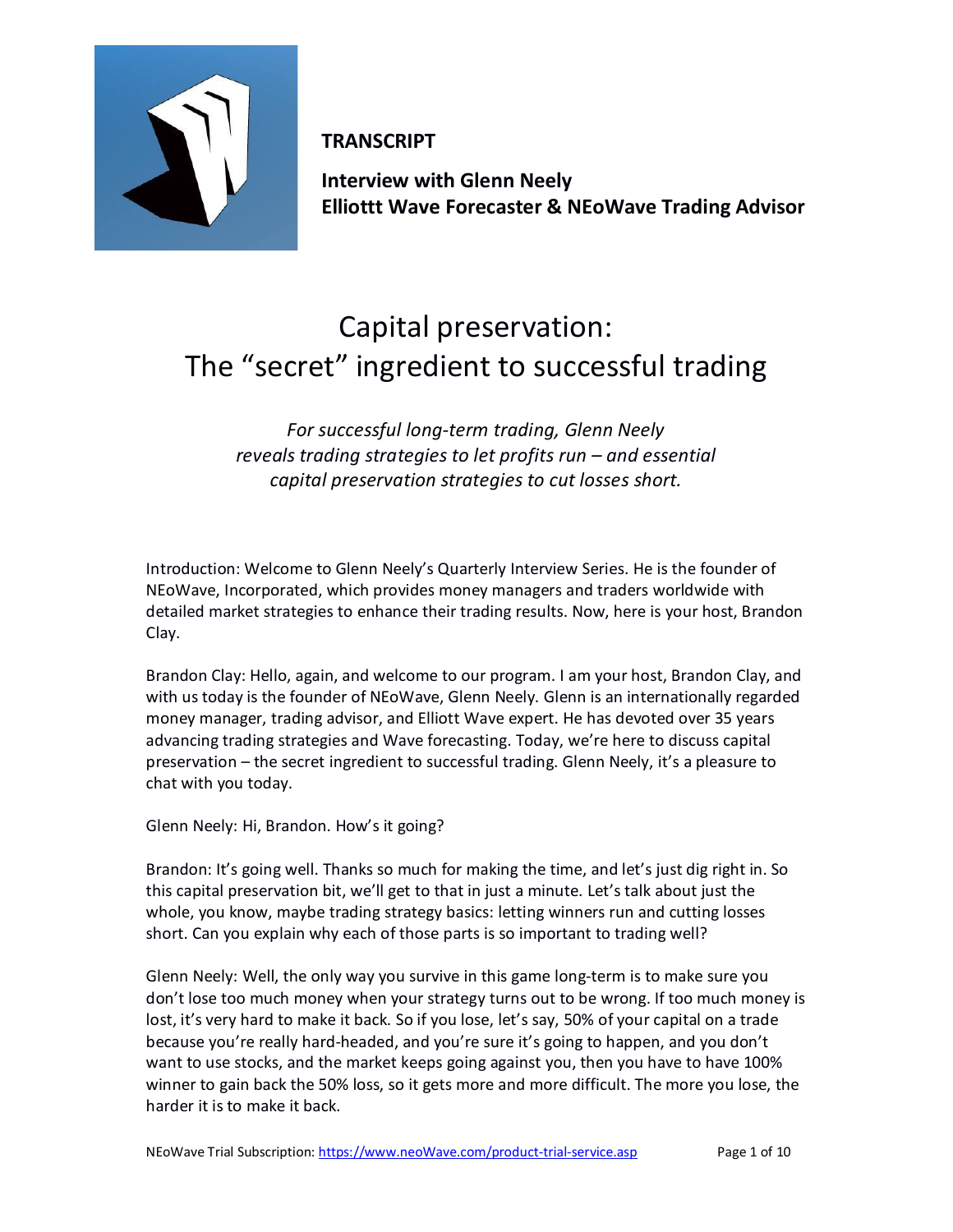So, that's why it's really critical to have points in the market, we say, "Well, if it hits THIS point, I'm going to give up. I'm going to get out. I'll just accept that I'm probably wrong. I won't justify it, or make excuses, or think of other reasons why I might be right." What most people don't understand when it comes to any kind of forecasting process is that they want their mind to be right more than they want their pocketbook to grow, because it's an ego thing. So, especially if you're just talking to friends and announcing to everyone what you believe, then you don't want to be wrong, and you want to save face, so you'll hang on and hang on and hope you're right, because you don't want to be wrong. Whereas, the loss of the money is probably less damaging than the hit to their ego.

And so that's the reason why most people go through that process, and one strategy to avoid it is: don't tell anybody what you think is going to happen, then you can't embarrass yourself, and it makes it much easier to get out or do what you need to do.

Brandon: So, the cutting losses, you kind of went through the psychology of what might happen if a loss maybe starts small and then starts growing, and growing, and growing. It's really about the ego. Have you seen this around trading?

Glenn Neely: Oh, yeah, yeah, of course. In the younger days, you think markets are just going to do what you think they're going to do, and you don't realize that it's not just an absolute game. It's more of a probability game. Even if the Wave structure looks good or even if you think you have all the bases covered technically, there's always something that can happen that just messes it all up, or something you didn't consider, you know, an international event. Something can go wrong. So, yeah, of course. I mean it happens to everyone.

Brandon: Sure. So capital preservation, we talked about that in the title here, "Cutting Losses Short." How would you define capital preservation?

Glenn Neely: The way that I actually do it for the fund that I manage and for myself, when I take a trade, my general goal is to risk about 1%. So, if you, say, have \$100,000, it doesn't matter how much you spend to get into the position. None of those details matter about the actual position, holding the position, or leverage, or any of that stuff. What you want to make sure is that when your stop gets hit, that the actual dollars lost amounts to 1%, maybe 2% of all the capital you have.

And this is so you can try again, and you want to be able to try again sometimes 5 or 10 times. If you get in a really bad streak, you could be wrong 5 times in a row, maybe 10 times in a row. So, if you're wrong 10 times in a row and you lost 1%, that's only 10%. It's a very survivable situation, and you can recover. You know, if you're risking 10% each time and you're wrong 10 times in a row, well, then you're pretty much gone. So it's critical to keep your risk level low.

Another way to look at it if you were trading stocks instead of futures, you're going to say, again, if you have \$100,000, you spend \$10,000 on the stock position. Let's assume it's just a naked, raw, unleveraged stock position. So if you spend 10% of your capital in that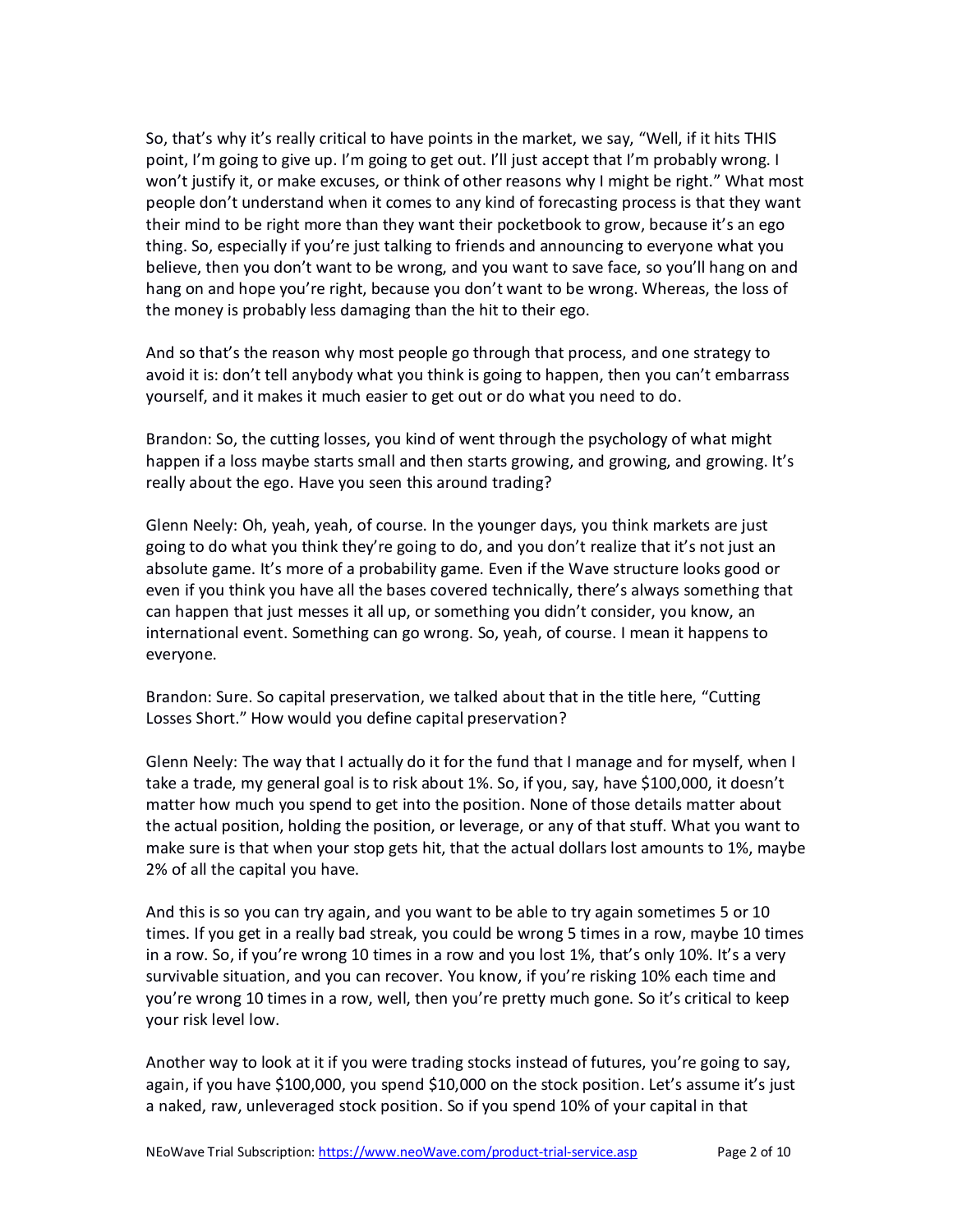position, well, then you'd want to risk 10% of that position which gets you to your 1% loss. So that means you can get in at \$100 in the stock, and you spend 10% of your money to buy it, well, then you can let it drop to \$90 or \$10 against you, and that loss will then amount to 1% of total capital, you know, because 10% of 10% is 1%. And that gives you plenty of room. You know, if you're off by \$10 in a \$100 stock, it's a pretty big error, so that's the point where you would give up.

If you're trading in futures, you have to be much more careful, because they're highly leveraged, sometimes 10 to 1, so you need to pay much more attention to the actual entry point, the exit point, and what is the total capital loss there. In the futures, you're not really putting up the full amount, you're putting up margin and sort of a promise to pay. You just need to be more careful about how much do you have in your account, and what is the loss going to be on this particular trade and make sure that's around 1% or 2%. And if you do that religiously, you can be wrong quite a few times, and still survive, and then eventually, when you do get into a good trade, that's when it becomes very important not to get out too quickly, because you need to make up for the times that you were wrong. So that's when you need to let your profit run, and let it go as long as it has to go until your stop. It can be done in lots of different ways.

You can have a 1% trailing stop, 2% trailing stops, some might have to be a lot bigger than that. But you want always your core loss, in real terms, to be 1% or 2%, and I really personally think 1% is the safer bet unless your capital is too low. If you're trading only with \$10,000, it gets very difficult to risk only 1%. When you move up to about \$100,000 or more, then it gets fairly easy to do.

Brandon: Perfect. Yeah, you touched on quite a few areas there. The important point, though, because not everybody's going to be a futures trader that's listening to this episode. Is that depending on the thing that you're trading, the instrument, that's what's going to determine how you implement this general rule that you really have to implement regardless of what you trade.

Glenn Neely: Right. It's absolutely crucial. If you don't do it, I guarantee at some point, you're going to lose a lot of money.

Brandon: Yeah. So then it goes into the next question. This isn't just a part of a conservative trading strategy. This sounds like it's a part of every good long-term, as you said, trading strategy.

Glenn Neely: Right. It's essential. A friend of mine is a very wealthy guy, but he's doing stuff that I know in the long-term will probably be catastrophic, even though he's doing really well short-term, and it's using "Las Vegas-style" trading strategies where, you know, if you take a loss, then you might double up on the next trade. You take a loss, and then you double up on that until you eventually win. Markets aren't quite the same as Vegas. It's not a 50/50 shot every time you get in. The loss isn't just what you put up. You can lose a lot more money than you put up, especially when trading futures. So you might get in and then you keep adding as the market goes against you. In this case, you know, he'll take 1 position, say, at about 100, and 2 positions at 90, and 3, 4 positions at 80, and so forth. So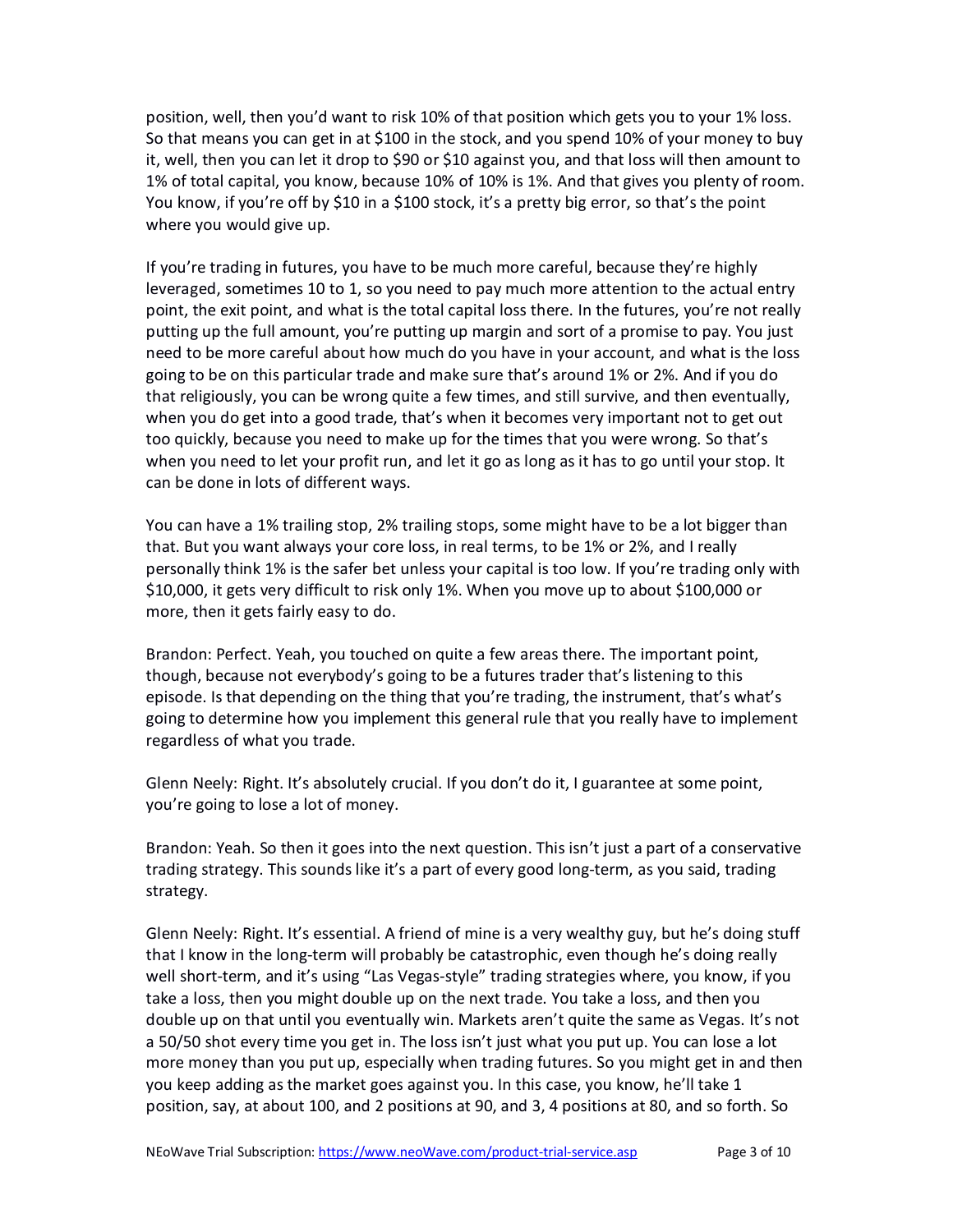he's just compounding the loss. And if that recovery doesn't happen, the loss will be catastrophic.

This is a little side note. You shouldn't play those kinds of games with the markets, because for things like the Crash of '87 or the Flash Crash of - I think it was - 2011 are what I call the hyper-crash even though people don't call it that at all. Hyper-crash of August 2015 where the market closed one day on Friday, at one price, and Monday morning, it opened up \$1100 lower in the Dow, that was really technically a one-second difference between the close and the open, but it was a whole weekend between so people don't think of it in those terms. But I consider it a hyper-crash because it was instantaneous, right? And those kinds of things could just, you know, not only wipe out your account but, in the futures markets, they have a right to take your house. They could take your bank accounts. They could take everything. Yeah, because you sign contracts that you have to make up for whatever's lost.

Brandon: Important for everybody to know. "Buyer beware," right?

Glenn Neely: Exactly. It's sort of a "buyer beware," but more like "trader beware," right?

Brandon: Exactly. So, yeah, I mean great lead into this. What happens when traders and investors don't concentrate on preserving their capital, if they don't make that a core part of how they do business in the markets?

Glenn Neely: Yeah, we should really definitely talk about this, because this is all psychology. Most people, when they get involved in markets, they're only focused on the "pot at the end of the rainbow" – the big win, the huge return. They're not focused on how much they're losing. It's like being in Las Vegas again. You're on a slot machine, and you might have \$1000 in \$1 coins, and you just keep putting it in, pull the arm up, put it in, pull the arm up, not paying attention to the fact you're losing \$1 every time because it seems so small. But you do it over, and over, and over, and over, eventually you've lost \$1,000, right?

So, they're not focusing on the total risk. They're focused just on that little, tiny \$1 at a time. They're hoping and praying to make a million dollars. So, when it comes to trading, a lot of people get in, thinking they're going to make, you know, 5, 10 times their money, or make a million dollars or hundreds of thousands of dollars in trade, and not paying any attention to what they might lose, and so they may not use stops. And all of a sudden, the market's going against them, and they keep thinking, "Oh, I'll just hang on. I'm going to make a lot of money," and it keeps going down. And the losses just keep growing, and growing. So, again, in that case, it's not an ego thing, but, you know, it's a *fantasy*. They're focused on the fantasy, hoping their lives are going to change by a particular trade instead of focusing on, "What happens if I'm wrong?"

So, the focus should always be on "What's the downside?" not "What's the upside?" You know, you could take 10 trades in a row, and if you really were careful about managing your risk and let's say the market moved in your favor a little bit, you maybe raise your stock to break even, you can break even 10 times in a row, and then that one trade that makes money means that you've made money, or you can lose, you know, 1% 5 times in a row.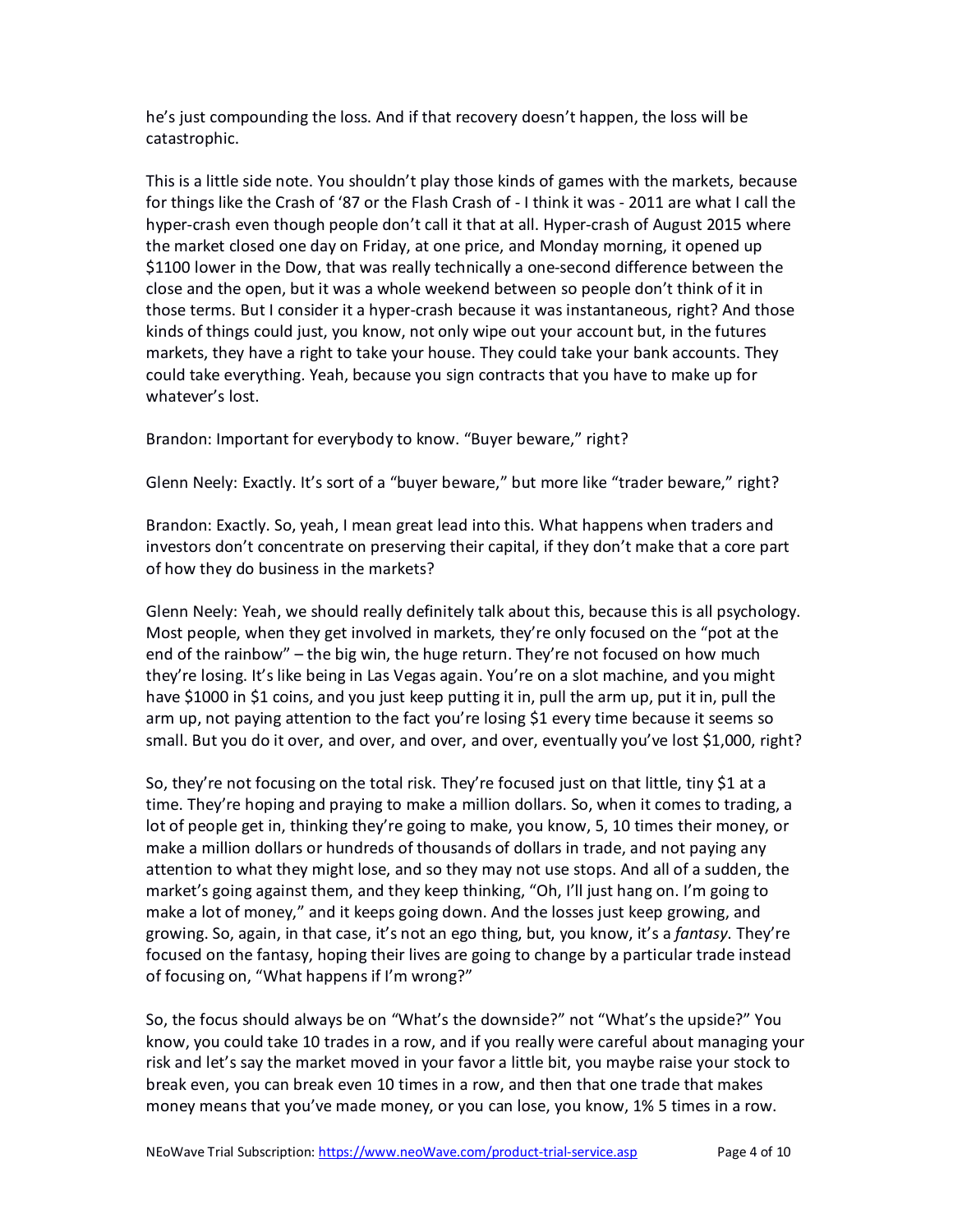And then when you have a good trade, you might make 10%, so you've made money. It's not an issue of how many times you're wrong. It's an issue of how much you make when you're right compared to how much you lose when you're wrong.

Brandon: Excellent. So then we talked about what happens when you don't concentrate on preserving your capital. If a trader, a good trader, or a long-term trader who's thinking ahead decides, "I'm not going to focus on this fantasy, this 'pot of gold at the end of the rainbow' here. I'm going to focus on NOT losing and preserving my capital," what happens when somebody actually does that?

Glenn Neely: It makes all the difference in the world, because you're going to be right occasionally. And sometimes, if you're lucky, it might be 50/50, maybe a little bit more. But most people are probably wrong more than 50% of the time. But if your primary focus is just not losing money, then eventually, you know, one out of two, one out of three, one out of four, one out of five times, you're going to be right. And then when you're right, that profit's going to really make a difference especially if you didn't lose money the other times that you were wrong or you lost very little. So that is a much better strategy than getting in and hoping you're going to make a lot of money, and you're not paying attention to the fact the market's moving against you, and you end up losing 20%, 30%, 40%.

And then what do you do? Well, what most people do is then they risk even more money the next time to make up for the money they lost the first time. And so it becomes this horrible, circular process that they just keep risking more and more and losing faster and faster.

Brandon: Yeah, and that's the opposite of trying to preserve your capital! Let's say you lose 20%, and you go, "Okay, that's okay. I lost 20%. But if I bet 20%, then I'll go back to break even," or I guess it'd be 40% at that point.

Glenn Neely: And then if you double up on your position size, then you can make it back twice as fast.

Brandon: Which is true if it works out, but it doesn't always work out that way, does it?

Glenn Neely: Right. It's not like black and red on roulette. It's not almost 50/50. It's way less than that. So, you know, the probability should be precisely correct about what you think is going to happen or not too high. So you need to be very careful about protecting against being wrong.

Brandon: Yeah, and it goes back to your 1% rule, right?

Glenn Neely: Exactly, right. They can be wrong five times in a row, and then one good trade, and you make it all back plus more.

Brandon: So, of course, you teach at NEoWave which is a version of Elliott Wave. But going to just strictly Elliott Wave type of trading – overall, most Elliott Wave practitioners, do they normally account for capital preservation in the way that they look at the markets?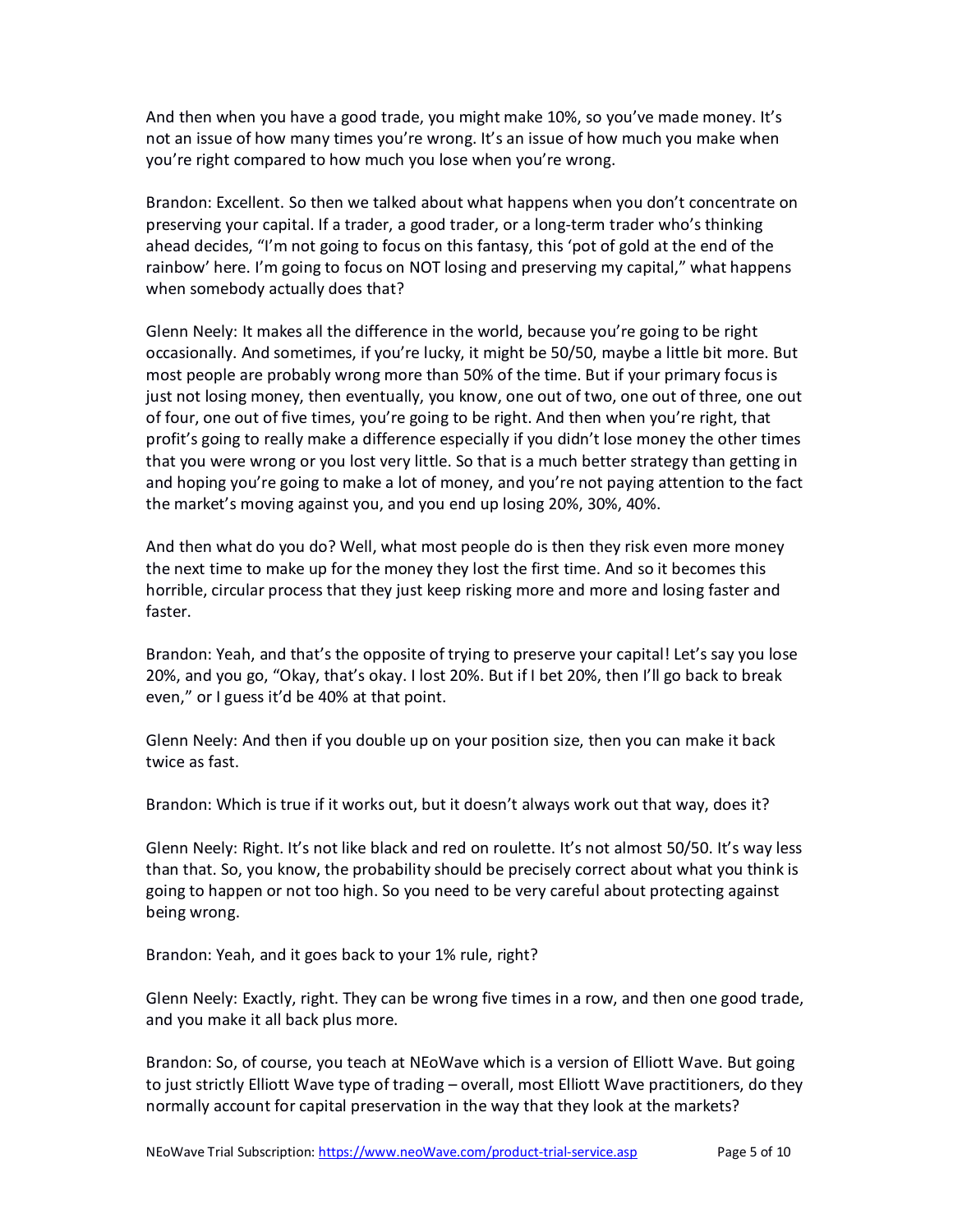Glenn Neely: Well, I would say probably not because with Wave theory … it took me over 20 years to figure this out. But with Wave theory, it gives you this built-in sort of false belief system that you always know what's going to happen, and it takes a long time to realize there's only certain times when you can know and certain times when you can't know. And that's a lot about what NEoWave is about. NEoWave adds additional levels of sophistication, and rules, and details that make it more scientific so that you're not assuming you know when you don't know. Traditional or what I call orthodox Elliott Wave leaves a lot open to the imagination, a lot open to interpretation. But it gives the illusion that you know what's going to happen. And very frequently you'll be wrong.

What it generally boils down to is, in the middle of trends, you're likely to be wrong a great deal about what's going to happen. The beginning and end is when you're likely to be very right, but then no one believes you. So it's in the middle where everyone wants an opinion because they personally are uncomfortable and don't know, and then you're likely to be wrong at that time, because Wave theory is very flexible in the middle of a trend.

And then at the beginning and the end of a trend is when you're almost certain to be right, and nobody believes you because they all are positioned in the opposite way or the news is completely contrary to what you're thinking, such as the January 2008 timeframe. It was, I think, the 20th of January 2008 when I released a long-term forecast where the stock market is saying that the bull market was over in 2007, and that we were getting ready for the biggest, fastest market decline in history, except for the 1929 crash, and that we were going to go through the biggest market decline since that period, breaking below the 2009 lows. And that was going to be the fastest thing, the largest thing we've ever seen in our lifetime. But nobody believed me!

At the beginning of a trend, Wave theory is very clear. It's clear because everybody's doing the wrong thing. You know, Wave structure becomes clear as everyone backs themselves into a corner, and they're all buying or they're all selling, and so the pattern finishes, and there's only one thing that can happen that's going to have to go contrary to what the majority is believing, because everyone's bought, then no one left who's interested to buy, so the only way it can go is the other direction.

So when everyone bought the stock market, and everyone was buying houses, and it was just a mania in 2006, 2007, it took me a lot of personal self-talk to avoid buying a house in the 2006-2007 timeframe, because I knew when that whole mania was over, it was going to get a lot better a lot later, where buying would be a much better deal. But everyone else that I knew, every friend, every person practically I knew was buying houses, flipping houses. I knew one person who'd never bought a house in his life, and he bought five houses in one day! So that's the kind of insanity that makes it clear that a trend is coming to an end.

Now, this is a little side note. This is very important for long-term trading. The only completely reliable way to know that a bull market is over or a bear market is over that I've ever seen in my lifetime, which doesn't require looking at charts or anything, is to wait until you start hearing in the media and especially in non-financial publications, you start hearing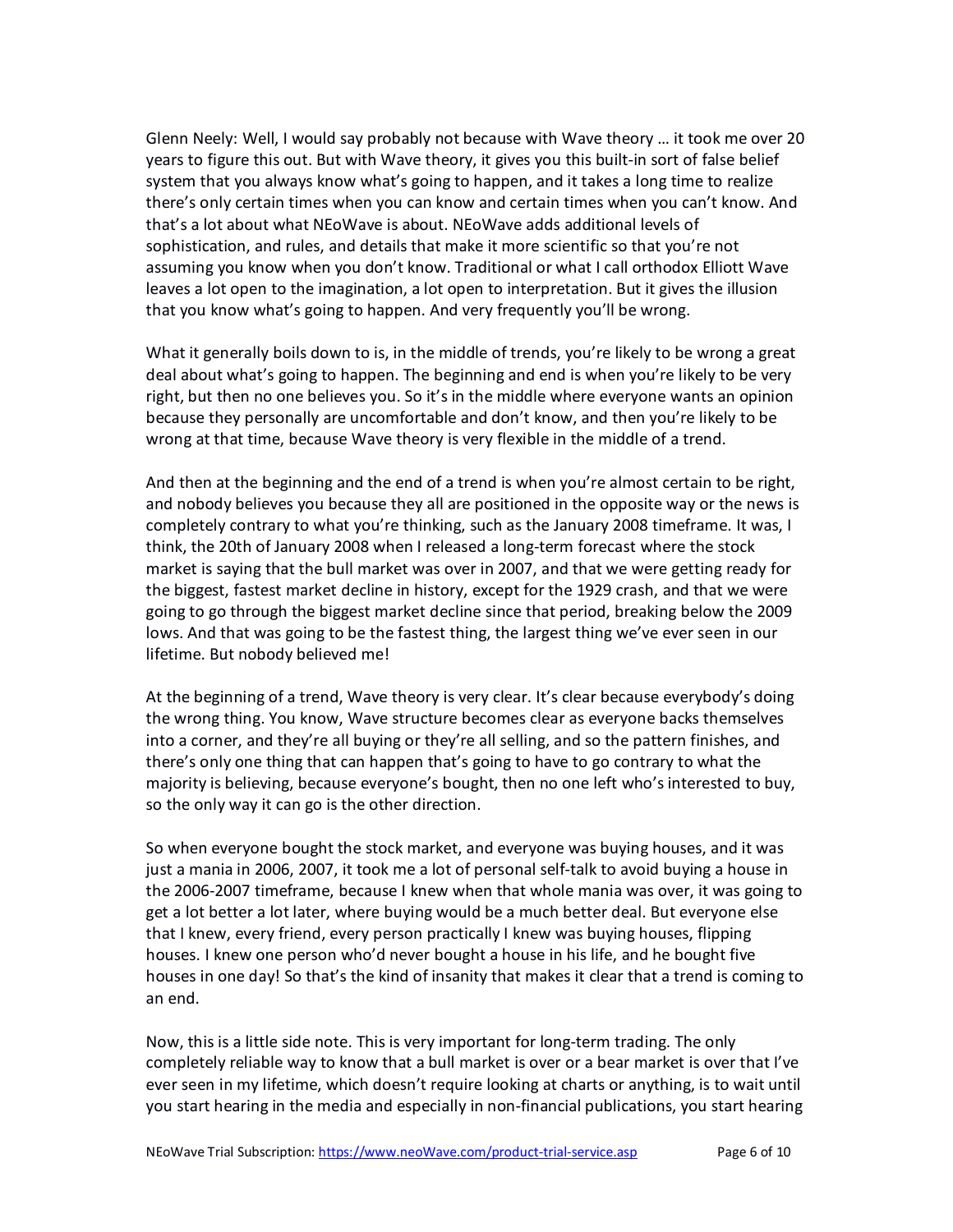about the stock market regularly, and you start hearing people predicting a market doubling, or tripling, or dropping in half. So if you're at the end of a bull market, you're going to start to hear common statements like, "I think the Dow is going to double in another five or eight years." Typically, a person will linearly extrapolate whatever has happened, and they push that into the future.

So if you remember the high in 2000, the forecasts at that time were starting to get more insane than I'd ever seen in my lifetime. The Dow was, I think, around 10,000 give or take, and I was hearing predictions, you know, 20,000, 30,000, 50,000. I was in Los Angeles about to appear on a financial news show. And me and the anchor were just talking in the back before we went live, and he handed me this book. And the name of the book was called *Dow 100,000.* And I mean, the minute I saw it, I go, "Oh, well, that's it. I mean this is like the end of the biggest bull market of all time." Anybody that's saying the market's going to go up 10 times – 1,000% higher than it is now and that was an official nationally published and advertised publication – that was it. I knew that was it. And this was around February 2000, and that turned out to be the peak of the stock market for, what, the next 15 years approximately. I knew that was it. I knew it was the end of a huge bull market.

And then we got a similar situation in 2007 where the market was in a double or a triple. And at the low in 2000, we were hearing the opposite where the market was going to drop in half, maybe even drop 75% more. That is the only reliable thing that I know. In 35 years of studying the market, and experience, that if you start hearing it commonly expressed, "the market's going to double or triple," you're at a major, major top. And if it's going to drop in half or, you know, 75% lower, then you're at a major, major bottom. But it has to be not just one person on the internet saying it in Kalamazoo. It has to be national television, preferably even non-financial news, and you want to hear about the stock market on local television, in local newspapers. Then you know you're at the end.

Brandon: So basically when the major mainstream media sources, not financial news, say *Time* magazine, maybe CNN.

Glenn Neely: Right. If it's on the cover of *Time* magazine, that's the end of it!

Brandon: That's the end! Huge takeaway there.

Glenn Neely: Exactly. So in this case, unfortunately, the stock market isn't quite to that point yet, so I think there's a chance we might go through a short-term mini mania in the U.S. stock market to finally get the public just overly invested, overly involved, speculative. We need to hear more about it on local news, and hear more about the "spectacular bull market." It's not quite happening yet, so we're not quite there.

Brandon: Yeah. So for the sake of anybody listening depending on when they're listening to this, we're recording this in late May 2017. The content's intended to be helpful, really, whenever you listen to it, but we will see what happens, right?

Glenn Neely: Yeah, exactly.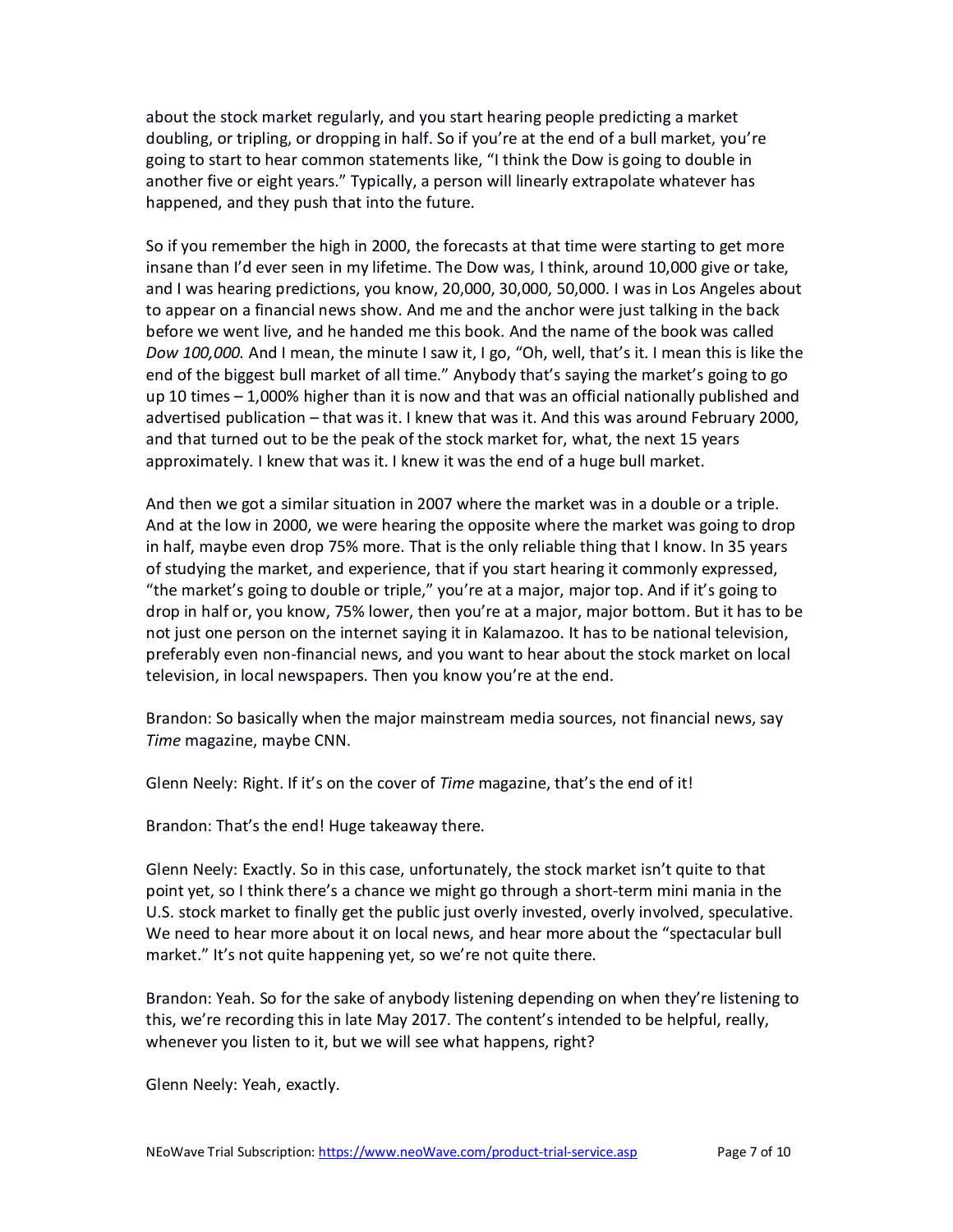Brandon: So, going back to the capital preservation topic, you mentioned at the very beginning of the question on whether Elliott Wave normally accounts for capital preservation. Well, let's dig with the NEoWave briefly, and that is, does NEoWave – your version of Elliott Wave – incorporate the concept of capital preservation?

Glenn Neely: No, capital preservation is a totally different subject from Wave analysis or forecasting. They need to be considered as separate phenomenon, separate concepts, and they need to be employed simultaneously or as part of the same process to be successful. So you might do your analysis, and you say, "Well, I need to get in." And once you decide that something's worth trading, or entering, or investing in long-term or short-term, then capital preservation stuff comes in second. So you say, "Well, I need to get in here, and instead of buying, you know, 1000 shares of stock, if I'm going to have a 10-point stop, maybe I need to have just 100 shares of stock," so that you can keep your risk at that 1% or 2% amount.

So you first decide what you want to trade, you know, or invest in, and then you need to decide where you're going to get in, and you need to decide where is your stock going to be to maintain your risk at 1% or 2%, and which, of course, incorporates how big is your position going to be if you're trading stocks for futures or anything. So those are the steps, but it all has to be considered as a whole, but in phases.

You first have to decide if you're going to trade something, and then when you're going to trade it, and where you're going to get in, and then where you're going to put your stop. And where you put your stop is where the capital preservation part comes in. And if the stop is too close, then you might be able to take a larger position. If it's too far away, you take a smaller position. But that would be the step you would take after you decide that something looks interesting, then you worry about the capital preservation process.

Brandon: Perfect. Thanks for separating those concepts. And then if, as you did that, of course you're saying that capital preservation is an idea that doesn't have to be necessarily used with NEoWave or with Elliott Wave, and this is true of really any trading strategy.

Glenn Neely: Yeah. Right, I would think that, first, capital preservation is more important than anything else, so it doesn't matter what technique or system you're using. It doesn't matter how accurate it is. It doesn't matter how accurate you think it is. It doesn't matter how much back-testing you do. **The most crucial thing is capital preservation.** So from the start, you should always set out. "I'm only going to risk 1%, maybe 2%, and that's it." So with situations that look really good, you might go to 2%, but typically, if it's just an average setup, you go with 1%, and that should be the foundation of any process, any trading technique you use. It doesn't really matter what trading technique you use. The capital preservation part is more critical.

Brandon: Perfect. So, I've got one other question I wanted to go through related to your subscribers. So, you have your NEoWave analysis. Let's say that your charts are pointing in certain directions, and you like the buys, you like the sells. You give your subscribers specific ideas. You incorporate that capital preservation concept into each of those picks, I would assume. How often?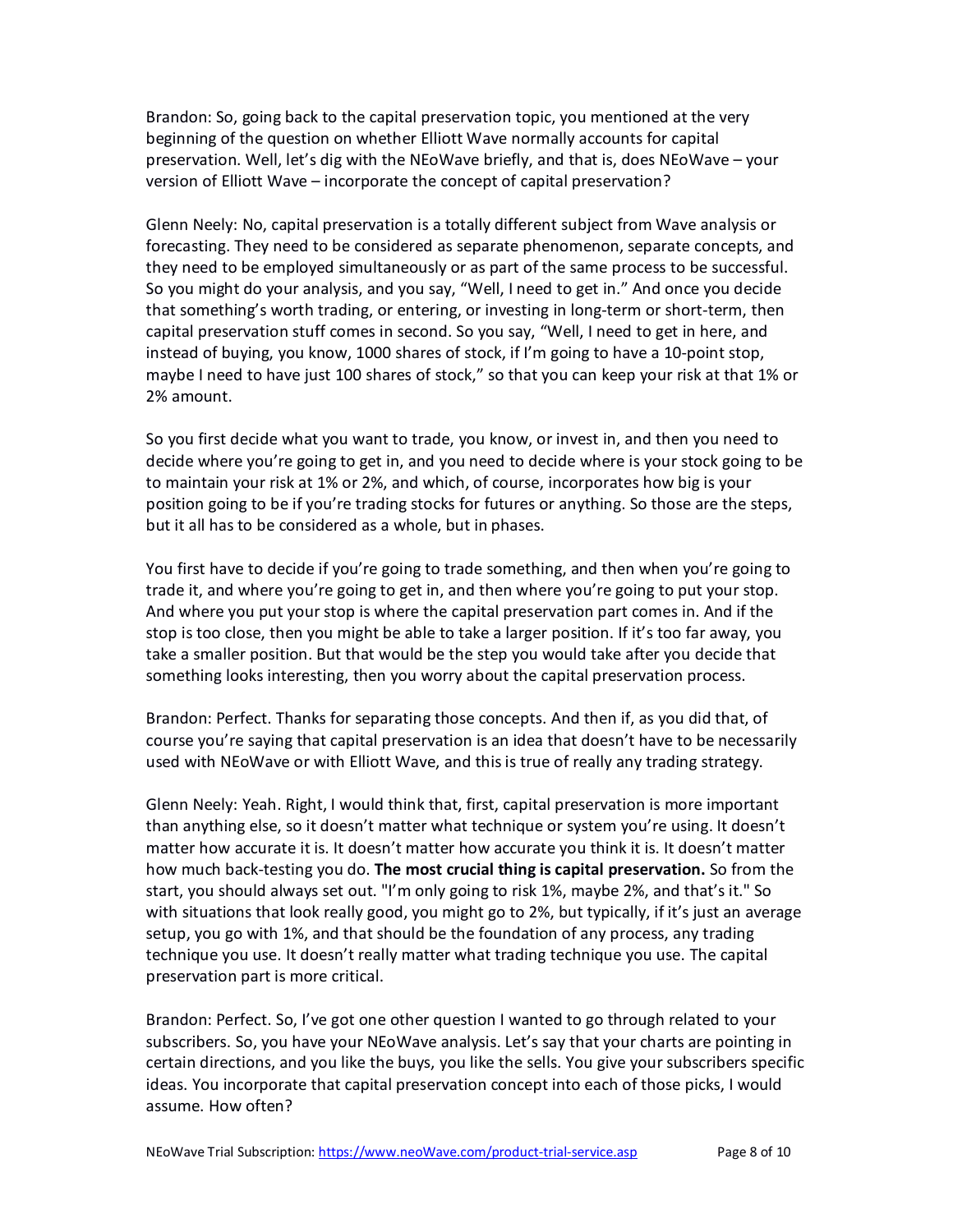Glenn Neely: I usually, very often than not, every single time that I remember to say it, depending how fast the market's moving, but usually, I'll say, you know, risk one-half percent, because we take trades in levels. This is another way to control risk. Instead of being all or nothing where I'm going to get into, say, the Gold market at \$1200, all or nothing, frequently it's better to phase in and phase out of a position.

So for my service, we have trades on three different levels: monthly, weekly, daily. So we might take an initial position on a monthly basis, and we risk a half percent. We might take another position on a daily, risk a half percent. And another on a weekly, risk a half percent. So a total risk might be one and a half percent, but we might not be in all three positions. Maybe we're only in one. Maybe we're only in two. So, the better it looks, the bigger the position, the bigger the risk.

Typically, long-term trends obviously start on a big chart, and they work their way down, and you get to points of acceleration as you get closer and closer to the short-term charts agreeing with the longer-term charts. So if you see a big upturn on a monthly basis, it may take a long time to start the upturn. But then when it starts looking good on our monthly chart, weekly charts will start moving faster. And then you might jump in on a weekly position at that point. And then when the weekly charts get well-positioned, then you might have acceleration on the daily basis. So you jump in on a daily chart with an even closer stop.

So, that's the way that we scale in to position, and then you also would typically scale up. A chart that's entered on a daily timeframe will have an entry or an exit a lot sooner than the chart on a weekly or monthly basis. So we might scale out of a daily position and continue to hold a weekly, then scale out of a weekly and continue to hold a monthly. And you're moving up stops, and moving up or changing targets as you go.

Brandon: So it can get kind of complicated. I assume that all of your subscribers are wellversed in this, because you're giving them updates on a daily and weekly basis, right?

Glenn Neely: Right. Yeah, I mean I have a lot of customers who've been with me 10, 20, 30 years, and a vast majority of my customers are professional traders or extremely experienced personal, wealthy investors. So I have a pretty sophisticated clientele.

Brandon: And I would assume that if somebody wants to join, it is something that you can learn as a subscriber. It's not rocket science.

Glenn Neely: Yeah. I'm NOT like a lot of services that sort of talks for 10 pages and give all kinds of reasons for this and that, and you get positives and the negatives. And sort of in the end, you're left to decide what to do, and you don't really know when you're supposed to get in or how long you're supposed to stay in. It's just all this nebulous stuff, right?

## Brandon: Right.

Glenn Neely: Generally, you can tell the experience level, and the sophistication, and you